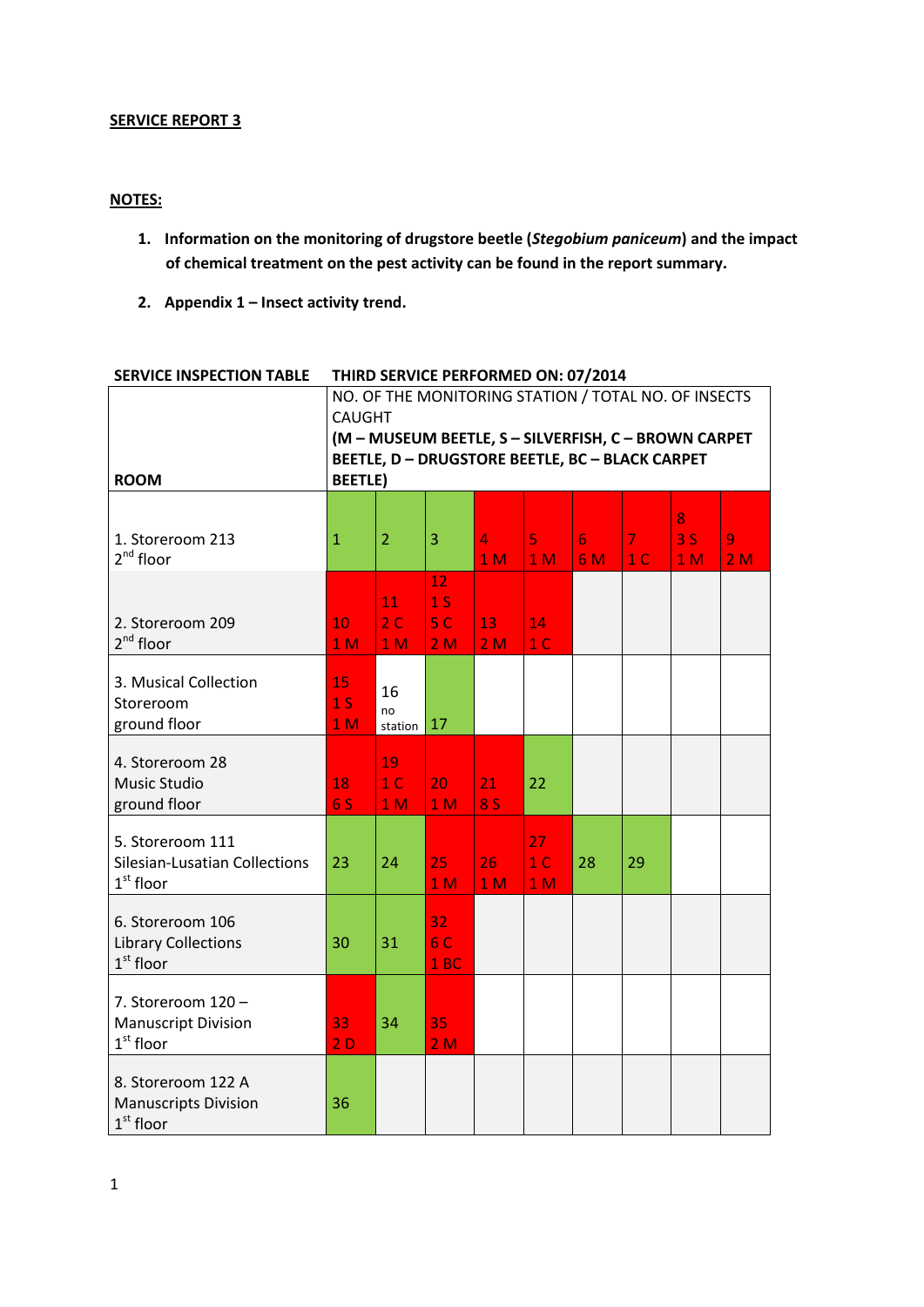| 9. Storeroom 122<br><b>Manuscripts Division</b><br>$1st$ floor | 37<br>2M<br>$3\overline{C}$ |                     |                     |    |    |     |                 |  |
|----------------------------------------------------------------|-----------------------------|---------------------|---------------------|----|----|-----|-----------------|--|
| 10. Kitchen of the<br>Reprographic Studio<br>ground floor      | 38<br>1 <sub>S</sub>        |                     |                     |    |    |     |                 |  |
| 11. Conservation Studio                                        | 39a<br>2S                   | 39b<br>4S           |                     |    |    |     |                 |  |
| 12. Cellars                                                    | 40                          | 41<br>4S            |                     |    |    |     |                 |  |
| 13. Cellars                                                    | 42                          | 43                  | 44<br>no<br>station | 45 | 46 | 47a | 47 <sub>b</sub> |  |
| 14. Cartographic Studio<br>ground floor                        | 48                          | 49<br>no<br>station | 50<br>1 M           | 51 | 52 | 53  |                 |  |

stations where the presence of insects was confirmed stations with no traces of the insect presence

## 1.

In storeroom 213 (2<sup>nd</sup> floor) the activity of museum beetle (Anthrenus museorum) larvae was confirmed at 5 out of 9 stations. In total, the presence of 11 museum beetles (as larvae) was confirmed.

In one of the stations, presence of 3 silverfish was confirmed. In another station, 1 larva of the brown carpet beetle was caught.

# 2.

**In storeroom 209 (2nd floor)** the presence of museum beetle larvae was confirmed in 4 out of 5 traps, in the total amount of 6. In one trap, 1 silverfish was caught. At 3 stations, brown carpet beetle larvae were caught in the total amount of 8.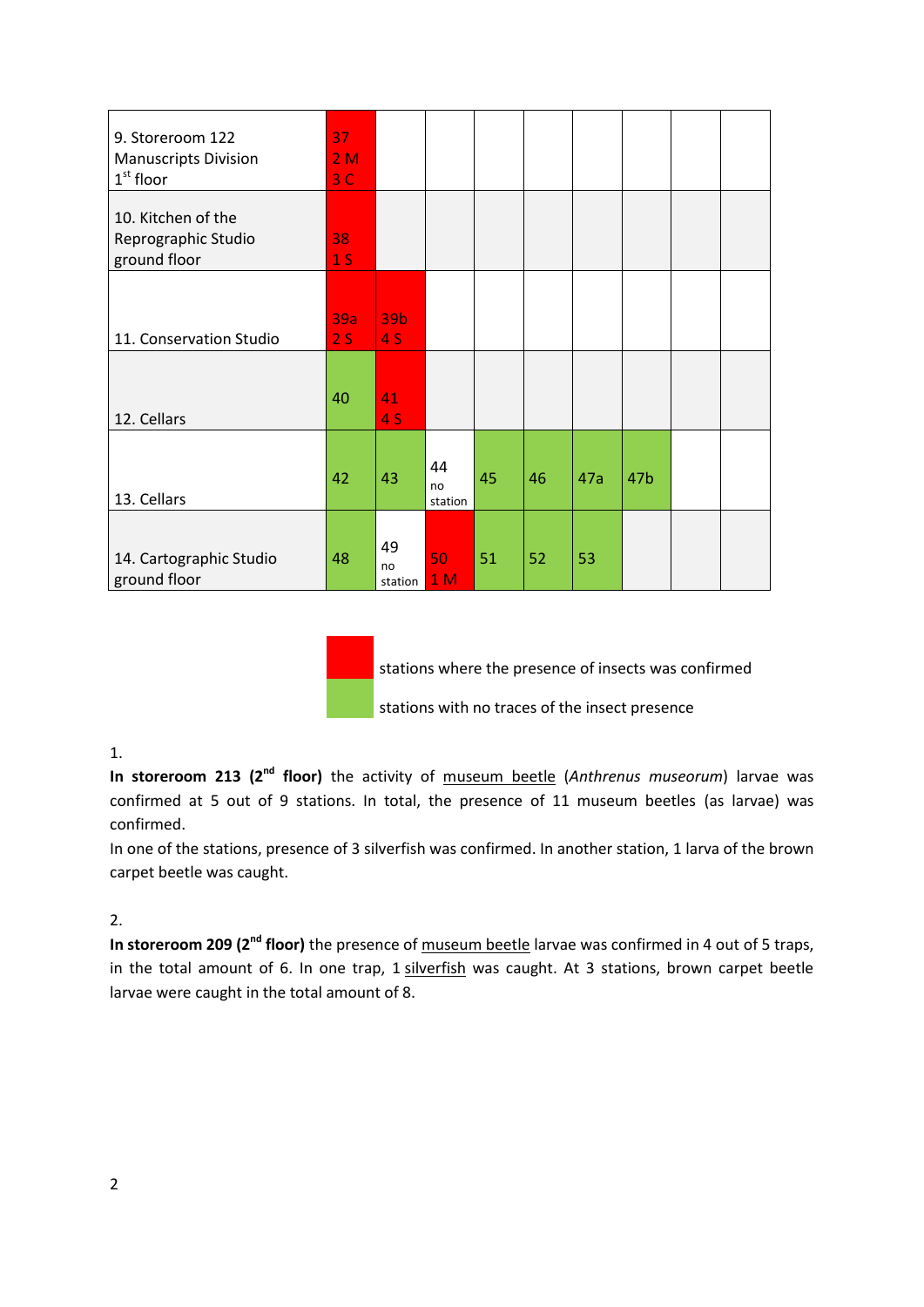## Photo 1: *Attagenus smirnovi* (larva)



#### 3.

**In the musical collections rooms 28**, at the single monitoring station, 1 museum beetle and 1 silverfish were found.

4.

**In storeroom 28 (ground floor)** the activity of silverfish (*Lepisma saccharina*) was confirmed – 14 insects found at 2 monitoring stations. At 1 monitoring station, a brown carpet beetle larva was discovered, while a museum beetle larva was found at 2 stations.

### Photo 2: *Lepisma saccharina*

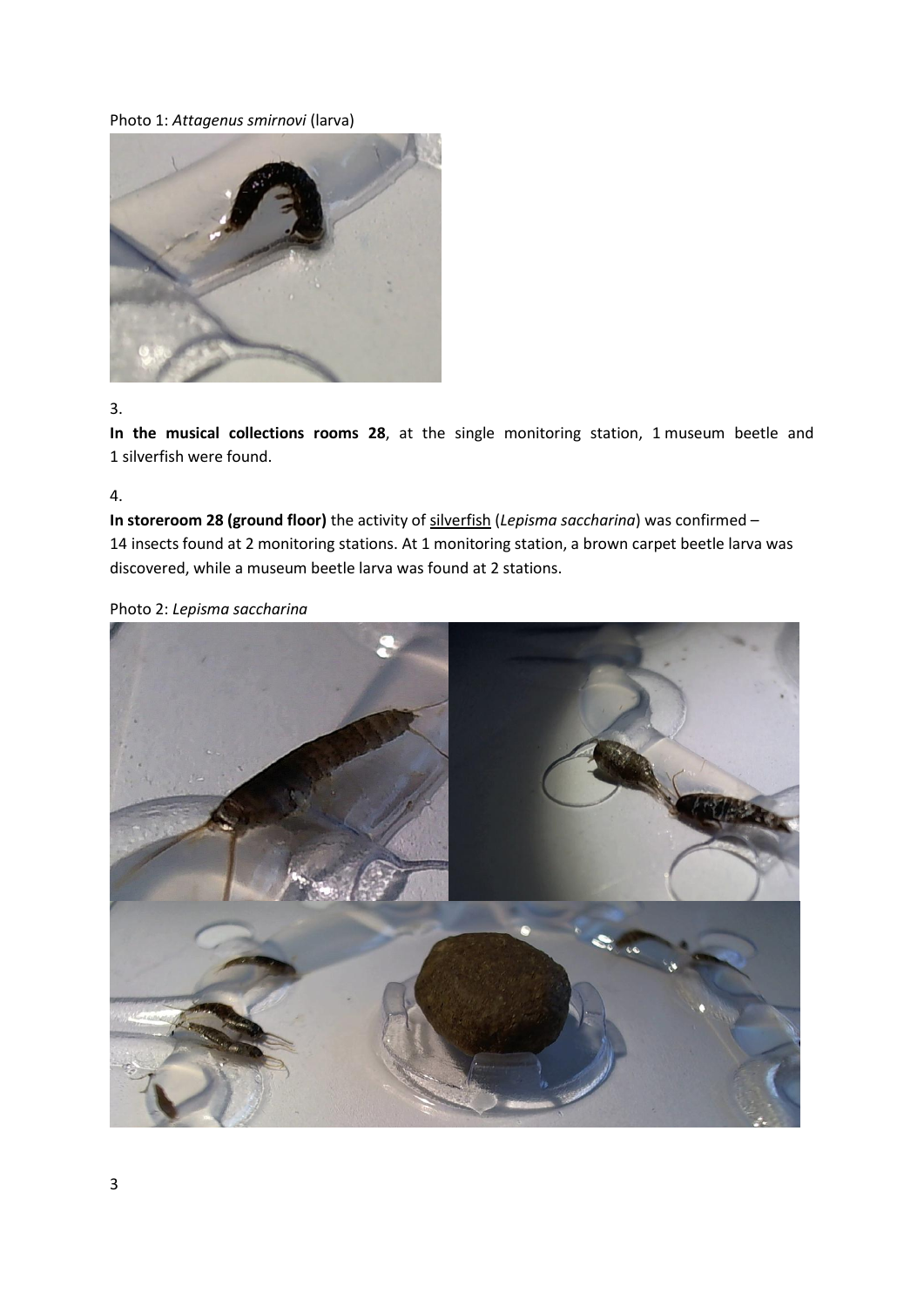5.

**In Storeroom 111 (1<sup>st</sup> floor)** the activity of museum beetle was confirmed – 3 insects were found in 3 traps, and 1 brown carpet beetle larva in 1 trap.

Photo 3: *Anthrenus* (larva)



# 6.

**In the Conservation Studio (ground floor)**, the presence of silverfish was confirmed in both traps, in the total amount of 6 insects.

# 7.

In storeroom 106 (1<sup>st</sup> floor) high activity of **brown** carpet beetle (6 insects) was confirmed and one black carpet beetle (*Attagenus unicolor*) was found.

Photo 4: *Attagenus smirnovi* (larva) Photo 5: *Attagenus unicolor* (beetle)



# 8.

**In storeroom 120 (1st floor)** a new dangerous pest of the collections was found: the drugstore beetle (2 insects), as well as 2 larvae of the museum beetle.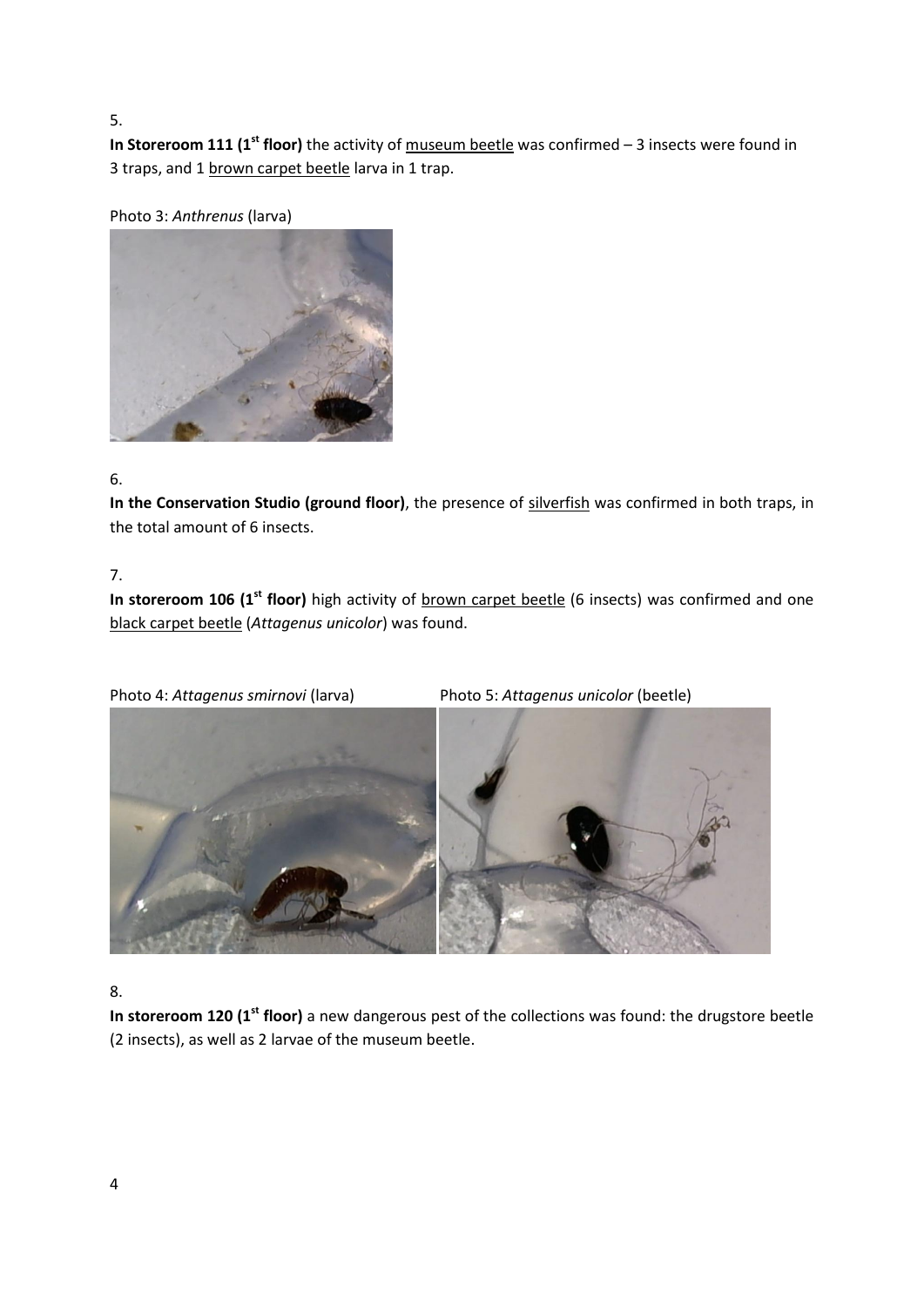# Photo 6: Drugstore beetle – *Stegobium paniceum* (beetles)



## 9.

**In storeroom 122 (1st floor)**, the presence of 2 museum beetles and 3 brown carpet beetles was confirmed.

# 10.

**In the cellars**, minimal activity of silverfish was confirmed. Four silverfish were caught at only 1 monitoring station out of 8 stations set up.

# 11.

**In the Cartographic Studio rooms (ground floor)**, the presence of museum beetle larvae was confirmed (1 larva at 1 monitoring station). No insect activity was confirmed in the 4 other traps.

# 12.

**In the kitchen of the Reprographic Studio (ground floor)** 1 silverfish was found at the monitoring station.

#### Summary:

The monitoring has shown the activity of the silverfish (*Lepisma saccharina*) – **the insects were caught in 8 traps in the total amount of 30 – almost 6 times fewer compared to the last service** and the museum beetle (*Anthrenus museorum*) – **the insects were caught in 18 traps in the total amount of 28 – 16 insects fewer** compared to the last service. **Twenty-one brown carpet beetle larvae (***Attagenus smirnovi***) were caught at 8 stations – a 2-fold increase; also discovered were: 2 adults of the drugstore beetle (***Stegobium paniceum***) and 1 black carpet beetle (***Attagenus unicolor***).**

1. The monitoring has shown a much lower activity of the insects in all the rooms where chemical disinsection had been carried out. Only in the highly humid (80%) cellar